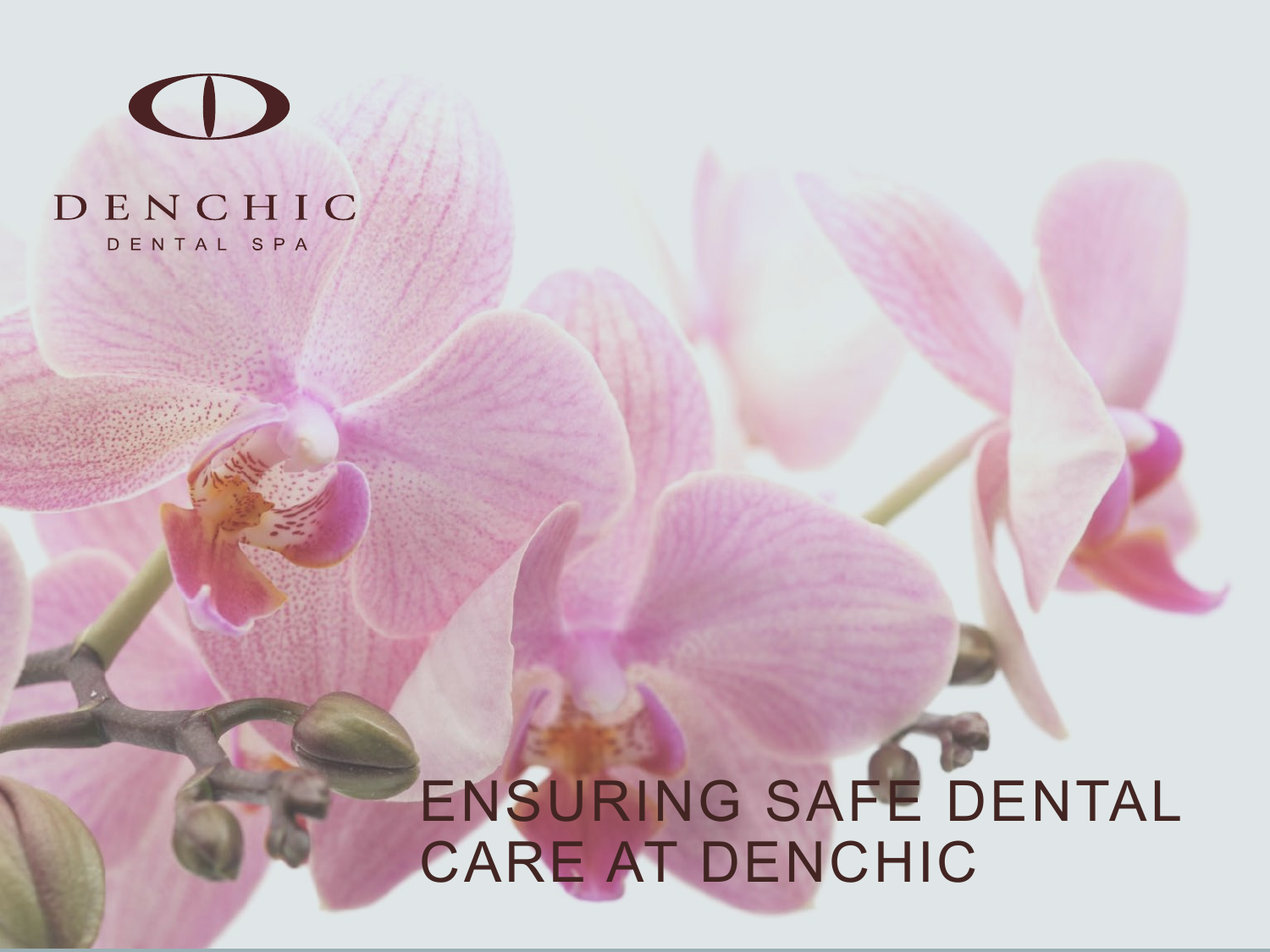## WHAT TO EXPECT AT DENCHIC

DENCHIC DENTAL SPA

For your safety and that of our staff, we have made significant changes to the way we carry out dental care. This guide sets out the new measures that you can expect when you arrive for your treatment.

Currently we are planning a phased reopening, and the enclosed information guides you through Phase 1.

Phase 1 focusses on urgent care and prioritises anyone experiencing acute pain, swellings or lost fillings/crowns whether registered or not registered. The guidelines state that aerosol generating procedures are still deemed unsafe to perform (the use of water spray leads to saliva particles being emitted into the air) but we will do everything we can to offer the most effective treatment with the facilities we are allowed to use.

#### **Beyond Phase 1: Aerosol generating procedures**

Many dental treatments are aerosol generating procedures. This means we have to take additional steps to limit infection as much as possible. More guidance will follow on this shortly.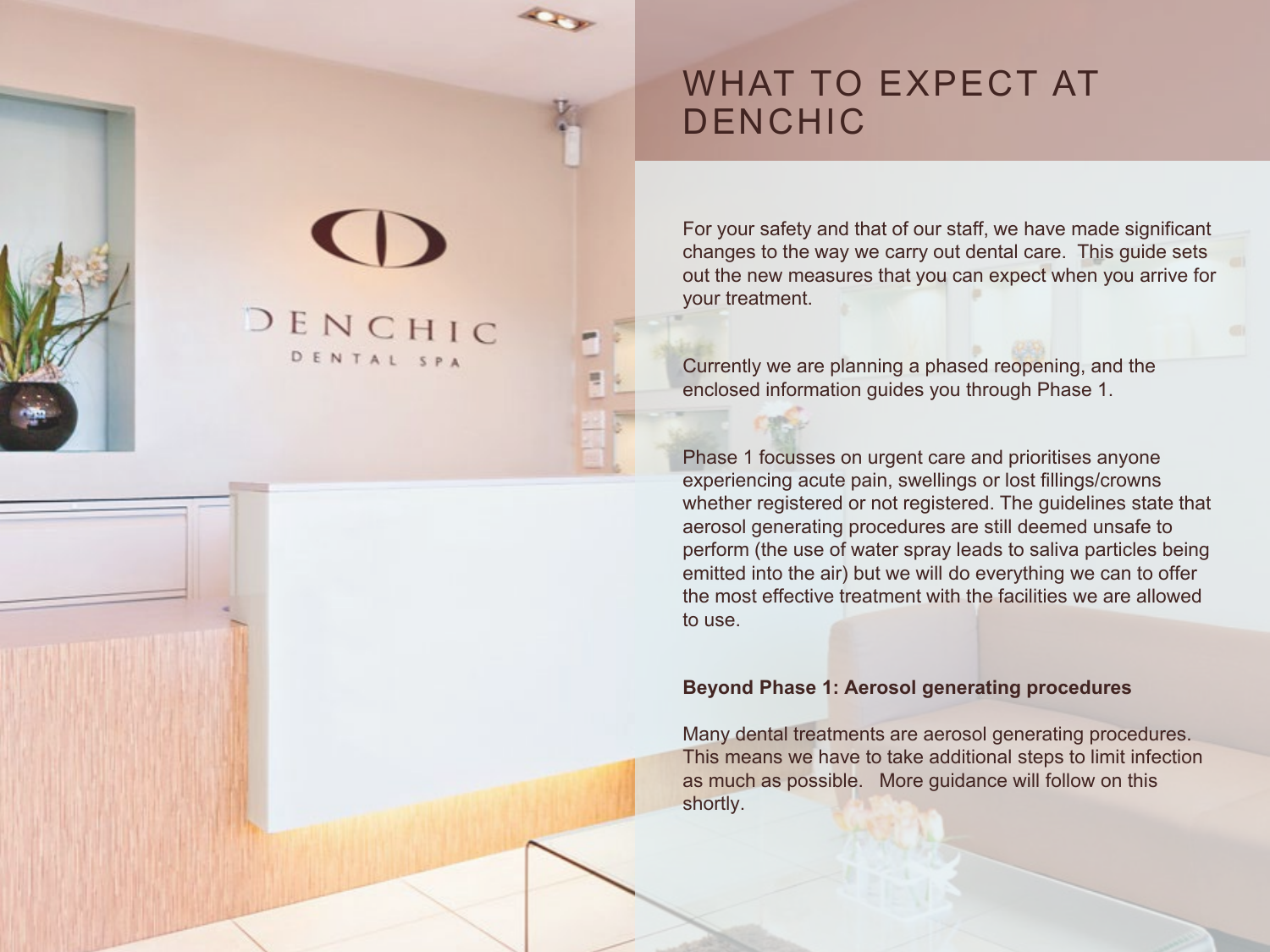## HOW TO BOOK YOUR NEXT APPOINTMENT

Please book by either emailing us or calling. We are having to control who enters our practices so we can ensure a safe environment at all times. Only arrive at Denchic if you have an appointment booked.

Priority will be given to emergencies or patients with a longterm problem. A current list has already been made.

#### **Fewer appointments = a safer environment**

We are adding a buffer period between patients to allow additional time for decontamination procedures, overruns and preparation time for the next patient. This means there will be fewer appointment slots.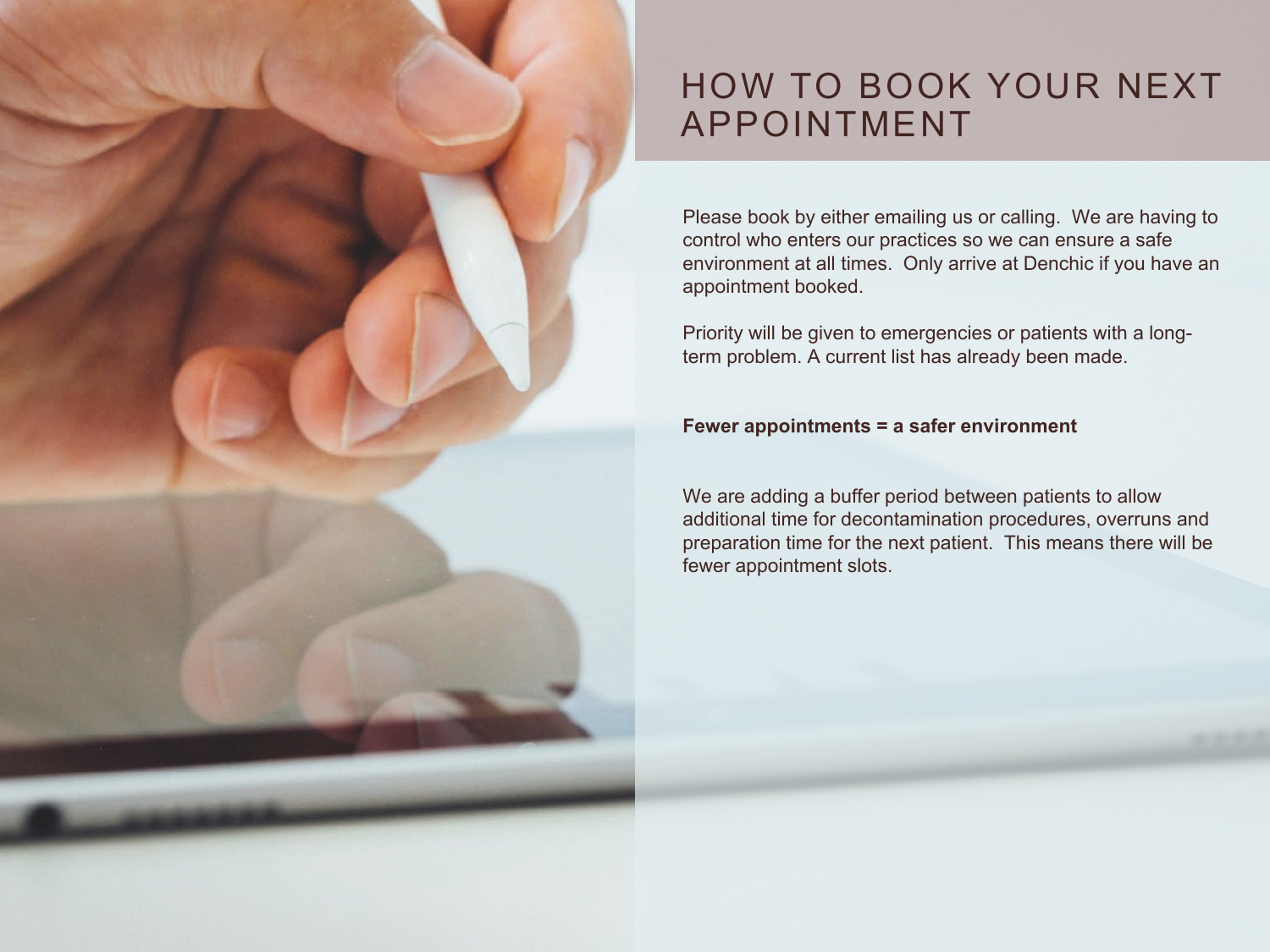## BEFORE ATTENDING YOUR APPOINTMENT

You will be contacted prior to your appointment by phone for a Covid 19 risk assessment and completion of a new medical history

#### **Coronavirus screening**

We can only see patients when they have completed coronavirus screening. This will ensure that we only invite patients to our practice who are risk free.

We will respectfully request for you to delay booking appointments if there's a chance you have contracted coronavirus even if you are asymptomatic. Any patient or family member who has symptoms or thinks they may have symptoms of coronavirus will have their appointment rebooked. These symptoms include; fatigue, fever, persistent cough, sore throat, shortness of breath, diarrhoea, loss of taste and/or smell.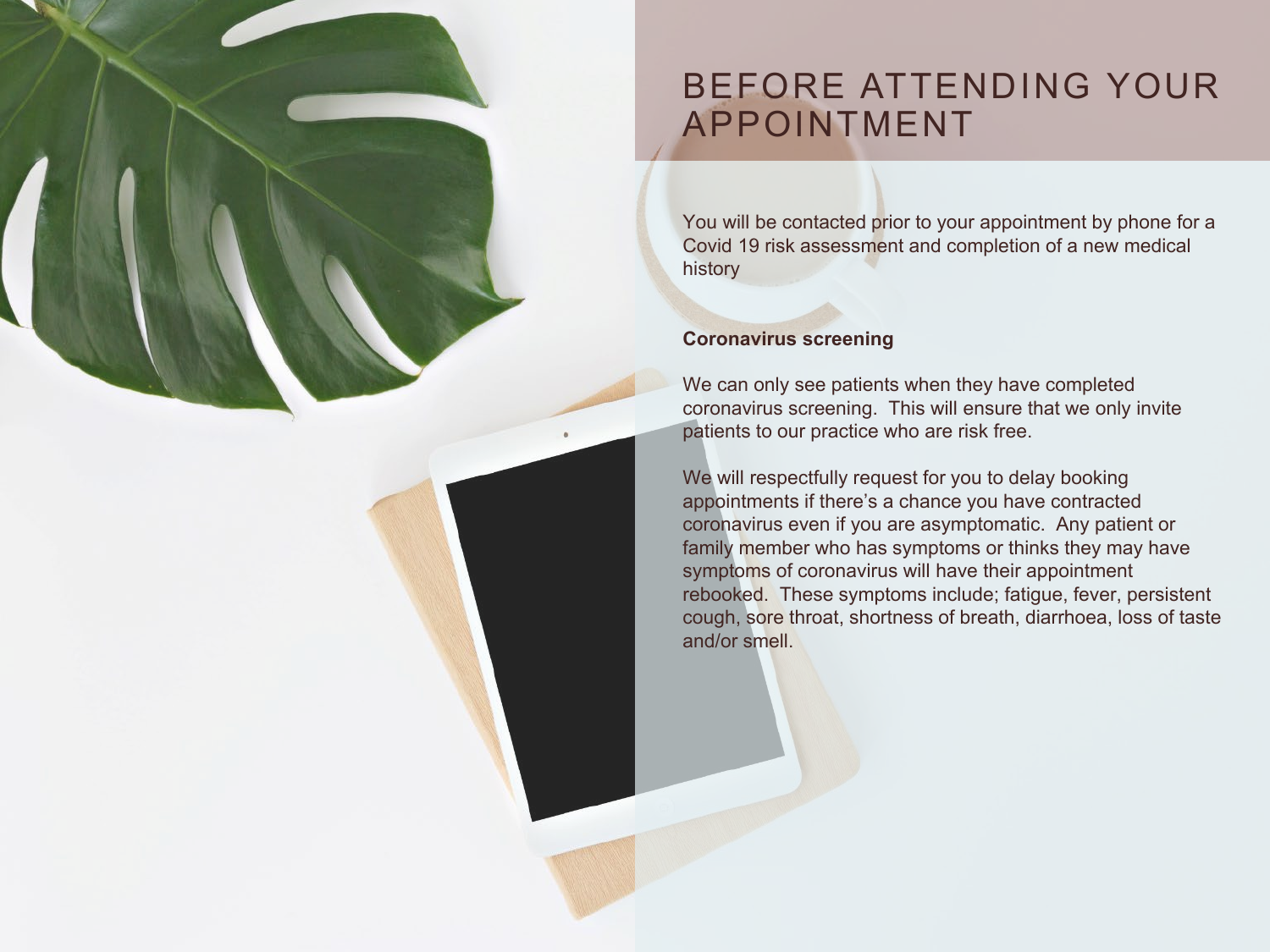## ARRIVING AT THE PRACTICE

To minimise face to face contact, we will contact you prior to your appointment for payment. Our front door will be locked. Upon arrival, a member of our team will escort you in. Please arrive promptly, if you are late, we may have to rebook the appointment. A charge will incur for a private appointment.

One adult is able to attend with a child. If you usually require support only one carer may accompany you. The accompanying adult will also require a Covid 19 risk assessment prior to the visit.

#### **Inside the practice**

When the dentist is ready to see you, a member of staff will unlock the main door and ask you to stand back. On entering you will be requested to use the hand sanitising gel and place any small belongings in a box which is disinfected after each patient.

Please ensure you attend with minimum belongings on the day.

Leave your buggy/trolleys at home or outside. The front door will remain locked and we cannot accept liability for personal items. Please leave personal items, such as a coat or bag, at the entrance as directed.

Please note our toilet facilities will be out of use. We will be regularly disinfecting shared spaces between patients. There will now be a strict no eating policy for patients within the building.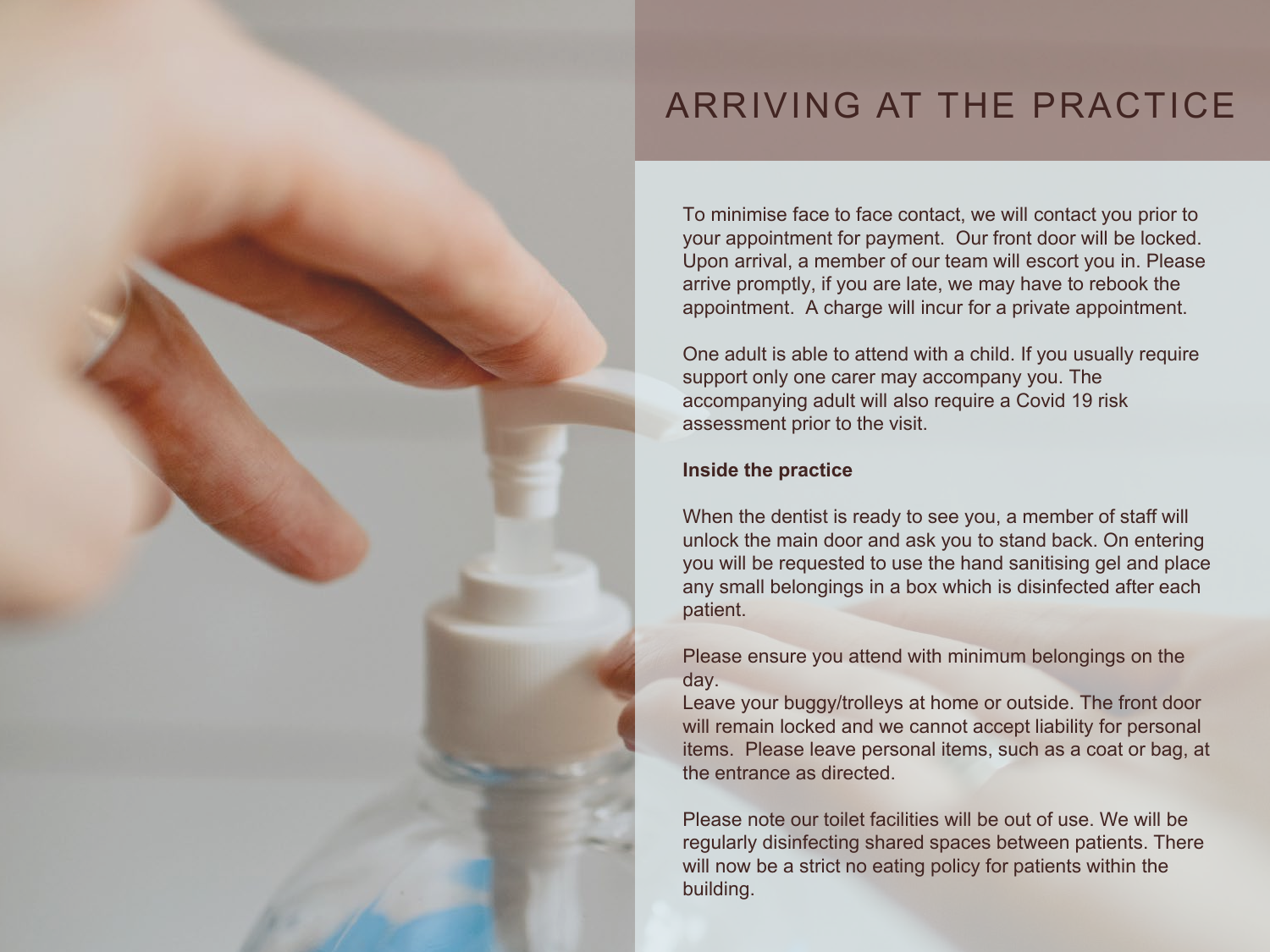## CHANGES TO OUR DENTAL PROCEDURES

**Sirona** 

All dental staff will be using PPE in line with current recommendations and evidence. During certain procedures a more elaborate PPE will be worn by the dentist and their nurse, which may hinder their voice so please bear with us.

All staff will be wearing a surgical mask at all times. We understand this maybe daunting at first and advise you to prewarn younger children before your visit to prevent them from becoming frightened on the day. We assure you we are the same friendly team underneath.

When the dentist is ready to see you, you will be asked to enter the treatment room directly. Please avoid touching any surfaces and handles.

Once you enter the surgery and have been seated, the door will be shut for the duration of the appointment. The dentist and nurse will be in attendance at all times and will not leave. Please refrain from coughing, rinsing and spitting in the building as much as possible.

Between appointments, we are adding additional buffers to allow plenty of time for us to disinfect all surfaces.